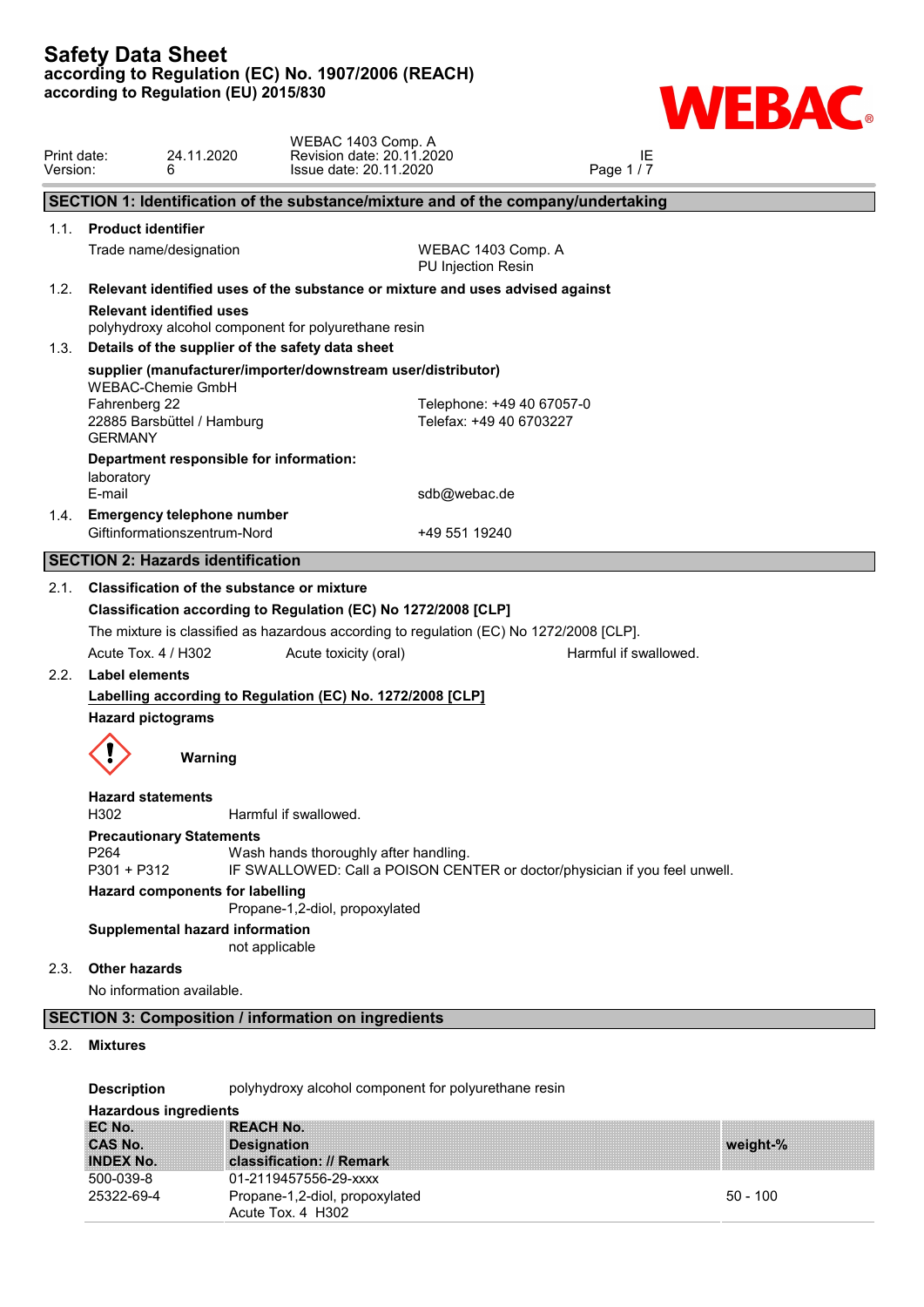

|             |                | WEBAC 1403 Comp. A        |            |  |
|-------------|----------------|---------------------------|------------|--|
| Print date: | .2020<br>24.11 | Revision date: 20.11.2020 | ᄔ          |  |
| Version:    |                | Issue date: 20.11.2020    | Page $2/7$ |  |
|             |                |                           |            |  |

#### **Additional information**

Full text of classification: see section 16

## **SECTION 4: First aid measures**

#### 4.1. **Description of first aid measures**

#### **General information**

In all cases of doubt, or when symptoms persist, seek medical advice. In case of unconsciousness give nothing by mouth, place in recovery position and seek medical advice.

#### **In case of inhalation**

Remove casualty to fresh air and keep warm and at rest. In case of irregular breathing or respiratory arrest provide artificial respiration.

#### **Following skin contact**

Take off immediately all contaminated clothing. After contact with skin, wash immediately with plenty of water and soap. Do not use solvents or thinners.

#### **After eye contact**

Rinse cautiously with water for several minutes. Remove contact lenses, if present and easy to do. Continue rinsing. Seek medical advice immediately.

#### **After ingestion**

If swallowed, rinse mouth with water (only if the person is conscious). Seek medical advice immediately. Keep victim calm. Do NOT induce vomiting.

#### 4.2. **Most important symptoms and effects, both acute and delayed**

In all cases of doubt, or when symptoms persist, seek medical advice.

#### 4.3. **Indication of any immediate medical attention and special treatment needed** No information available.

## **SECTION 5: Firefighting measures**

## 5.1. **Extinguishing media**

#### **Suitable extinguishing media**

alcohol resistant foam, carbon dioxide, Powder, spray mist, (water)

#### **Unsuitable extinguishing media**

strong water jet

#### 5.2. **Special hazards arising from the substance or mixture**

Dense black smoke occurs during fire. Inhaling hazardous decomposing products can cause serious health damage.

#### 5.3. **Advice for firefighters**

Provide a conveniently located respiratory protective device.Do not allow water used to extinguish fire to enter drains, ground or waterways.

#### **SECTION 6: Accidental release measures**

# 6.1. **Personal precautions, protective equipment and emergency procedures**

## Ventilate affected area. Do not breathe vapours.

#### 6.2. **Environmental precautions**

Do not allow to enter into surface water or drains. If the product contaminates lakes, rivers or sewages, inform competent authorities in accordance with local regulations.

#### 6.3. **Methods and material for containment and cleaning up** Isolate leaked material using non-flammable absorption agent (e.g. sand, earth, vermiculit, diatomaceous earth) and collect it

for disposal in appropriate containers in accordance with the local regulations (see section 13).

## 6.4. **Reference to other sections**

Observe protective provisions (see section 7 and 8).

# **SECTION 7: Handling and storage**

#### 7.1. **Precautions for safe handling**

#### **Advices on safe handling**

Avoid contact with skin, eyes and clothes. Do not inhale dusts, particulates and spray mist when using this preparation. When using do not eat, drink or smoke. Personal protection equipment: refer to section 8. Follow the legal protection and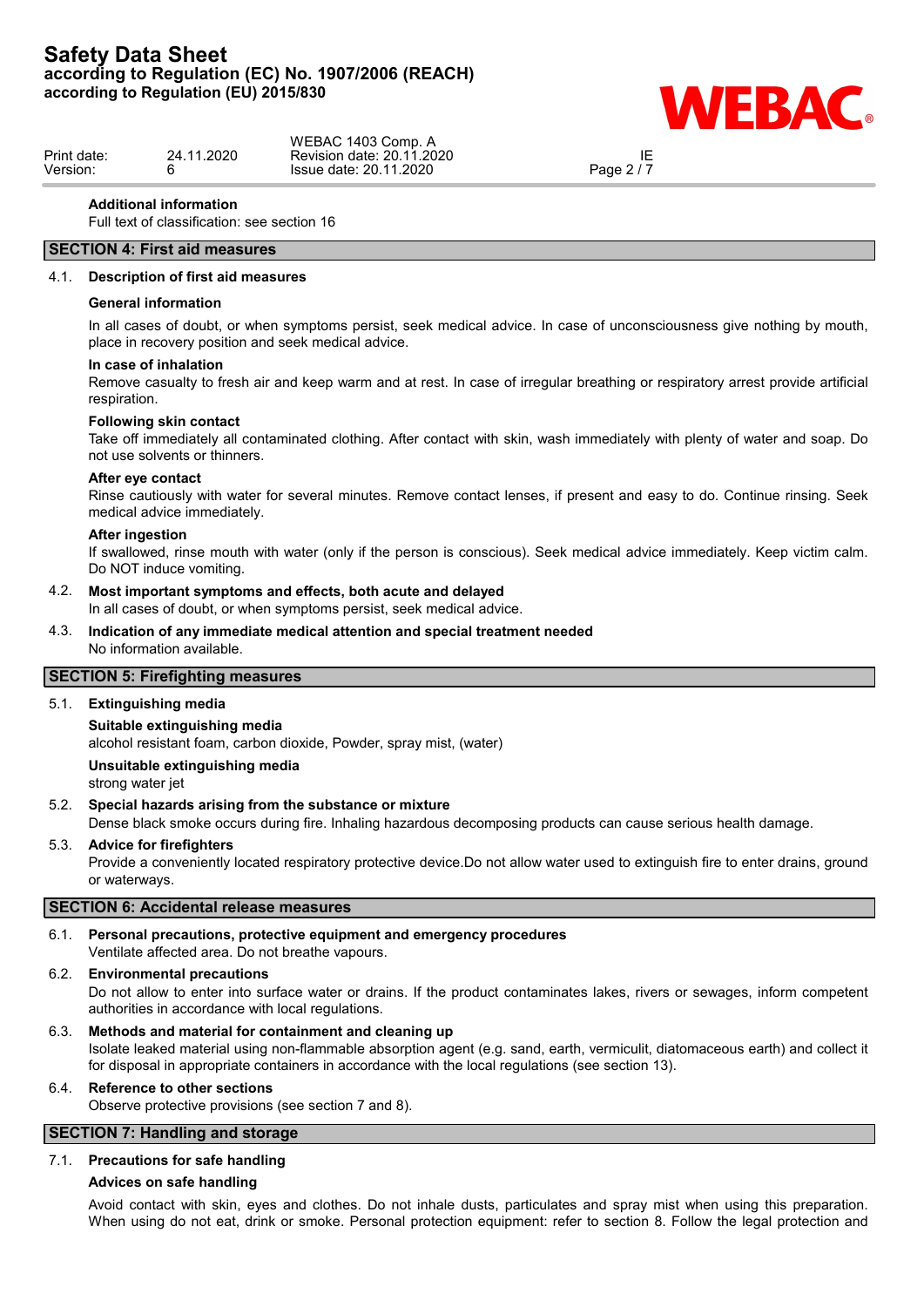

|             |               | WEBAC 1403 Comp. A           |            |  |
|-------------|---------------|------------------------------|------------|--|
| Print date: | .2020<br>24.1 | Revision date: 20.11.2020    | IE         |  |
| Version:    |               | 1.2020<br>Issue date: 20.11. | Page $3/7$ |  |
|             |               |                              |            |  |

IE<br>Page 3 / 7

#### safety regulations.

#### **Further information**

Vapours are heavier than air.

#### 7.2. **Conditions for safe storage, including any incompatibilities**

#### **Requirements for storage rooms and vessels**

Storage in accordance with the Ordinance on Industrial Safety and Health (BetrSiVO). Keep container tightly closed. Do not empty containers with pressure - no pressure vessel! Smoking is forbidden. Access only for authorised persons. Store carefully closed containers upright to prevent any leaks. Always keep in containers that correspond to the material of the original container.

#### **Hints on joint storage**

Keep away from food, drink and animal feedingstuffs.

#### **Further information on storage conditions**

Take care of instructions on label. Store in a well-ventilated and dry room at temperatures between 5 °C and 30 °C. Protect from heat and direct sunlight.

#### 7.3. **Specific end use(s)**

Observe technical data sheet. Observe instructions for use.

## **SECTION 8: Exposure controls/personal protection**

#### 8.1. **Control parameters**

#### **Occupational exposure limit values:**

not applicable

#### **DNEL:**

Propane-1,2-diol, propoxylated EC No. 500-039-8 / CAS No. 25322-69-4 DNEL long-term dermal (systemic), Workers: 13,9 mg/kg bw/day DNEL long-term inhalative (systemic), Workers: 98 mg/m<sup>3</sup>

#### **PNEC:**

Propane-1,2-diol, propoxylated EC No. 500-039-8 / CAS No. 25322-69-4 PNEC aquatic, freshwater: 0,2 mg/L PNEC aquatic, marine water: 0,02 mg/L PNEC aquatic, intermittent release: 1,06 mg/L PNEC sediment, freshwater: 0,419 mg/kg PNEC sewage treatment plant (STP): 100 mg/L

#### 8.2. **Exposure controls**

Provide good ventilation. This can be achieved with local or room suction. If local exhaust ventilation is not possible or not sufficient, the entire working area should be ventilated by technical means. In case of inadequate ventilation wear respiratory protection.

#### **Personal protection equipment**

#### **Respiratory protection**

Suitable respiratory protection apparatus: Usually no personal respirative protection necessary.

#### **Hand protection**

For prolonged or repeated handling the following glove material must be used: impermeable material

Thickness of the glove material > 0,4 mm ; Breakthrough time (maximum wearing time) > 480 min.

Observe the instructions and details for use, storage, maintenance and replacement provided by the protective glove manufacturer. Penetration time of glove material depending on intensity and duration of exposure to skin. Recommended glove articles EN ISO 374

Barrier creams can help protecting exposed skin areas. In no case should they be used after contact.

#### **Eye/face protection**

Wear eye glasses with side protection according to EN 166.

#### **Body protection**

Wear suitable protective clothing.

**Protective measures**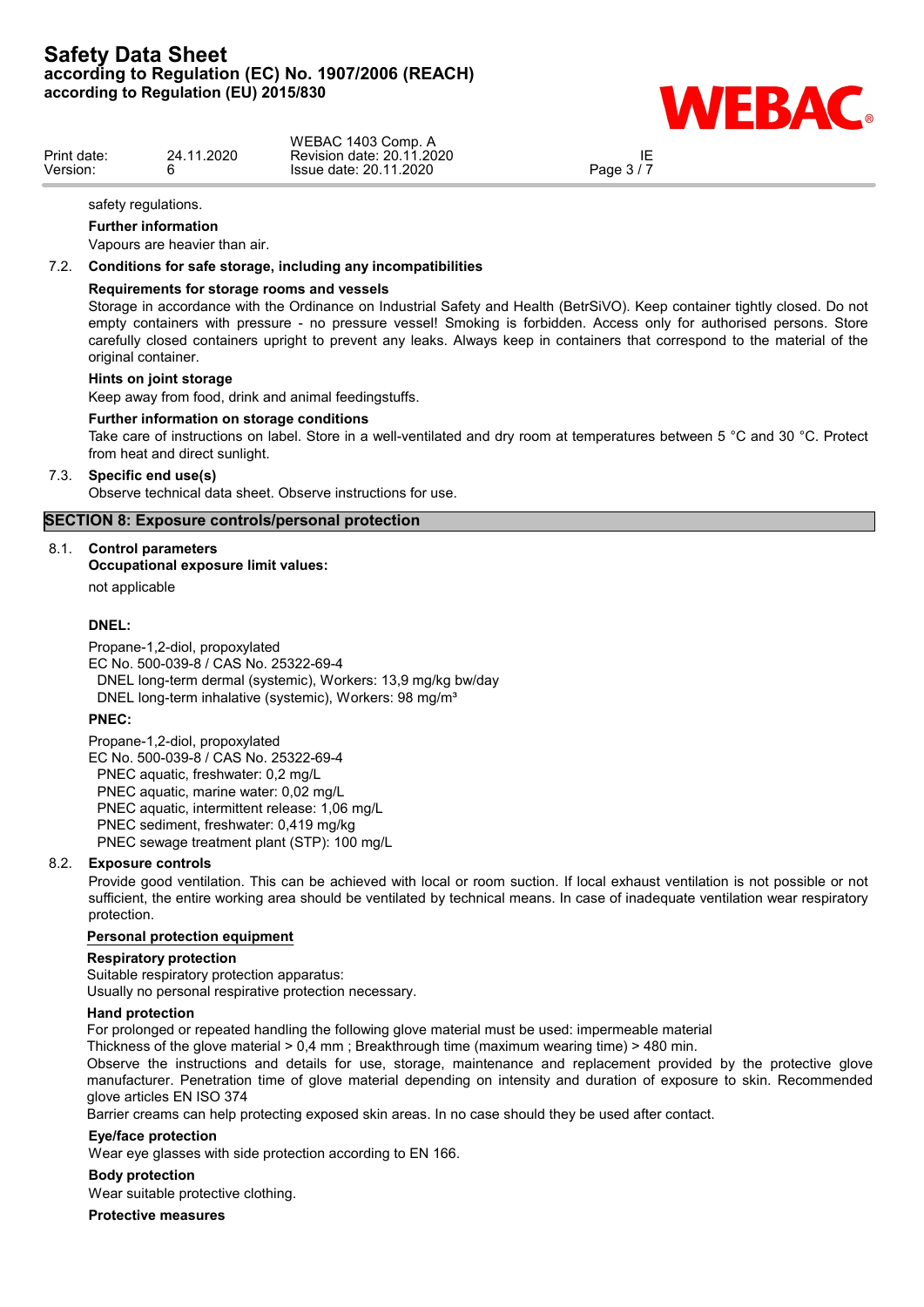

After contact clean skin thoroughly with water and soap or use appropriate cleanser.

#### **Environmental exposure controls**

Do not allow to enter into surface water or drains. See section 7. No additional measures necessary.

# **SECTION 9: Physical and chemical properties**

# 9.1. **Information on basic physical and chemical properties Appearance: Physical state: Liquid Colour: yellow Odour: characteristic Odour threshold: not determined pH at 20 °C: not applicable Melting point/freezing point: not determined Initial boiling point and boiling range: not determined Flash point: > 101 °C** Method: DIN 53213 **flammability Burning time (s): not applicable Upper/lower flammability or explosive limits: Lower explosion limit: not determined Upper explosion limit: not determined Vapour pressure at 20 °C: 0,365 mbar** Method: calculated **Relative density: Density at 20 °C:** 0,99 g/cm<sup>3</sup> Method: calculated **Solubility(ies): Water solubility (g/L) at 20 °C: partially soluble Partition coefficient: n-octanol/water: see section 12 Auto-ignition temperature: not determined Decomposition temperature: not applicable Viscosity at 40 °C: > 20,5 mm²/s Explosive properties: not applicable Oxidising properties: not applicable** 9.2. **Other information Solvent Organic solvents: 0 weight-% SECTION 10: Stability and reactivity**

#### 10.1. **Reactivity**

No information available.

#### 10.2. **Chemical stability**

Stable when applying the recommended regulations for storage and handling. Further information on correct storage: refer to section 7.

# 10.3. **Possibility of hazardous reactions**

Keep away from strong acids, strong bases and strong oxidizing agents to avoid exothermic reactions.

#### 10.4. **Conditions to avoid**

Stable when applying the recommended regulations for storage and handling. Further information on correct storage: refer to section 7.

# 10.5. **Incompatible materials**

not applicable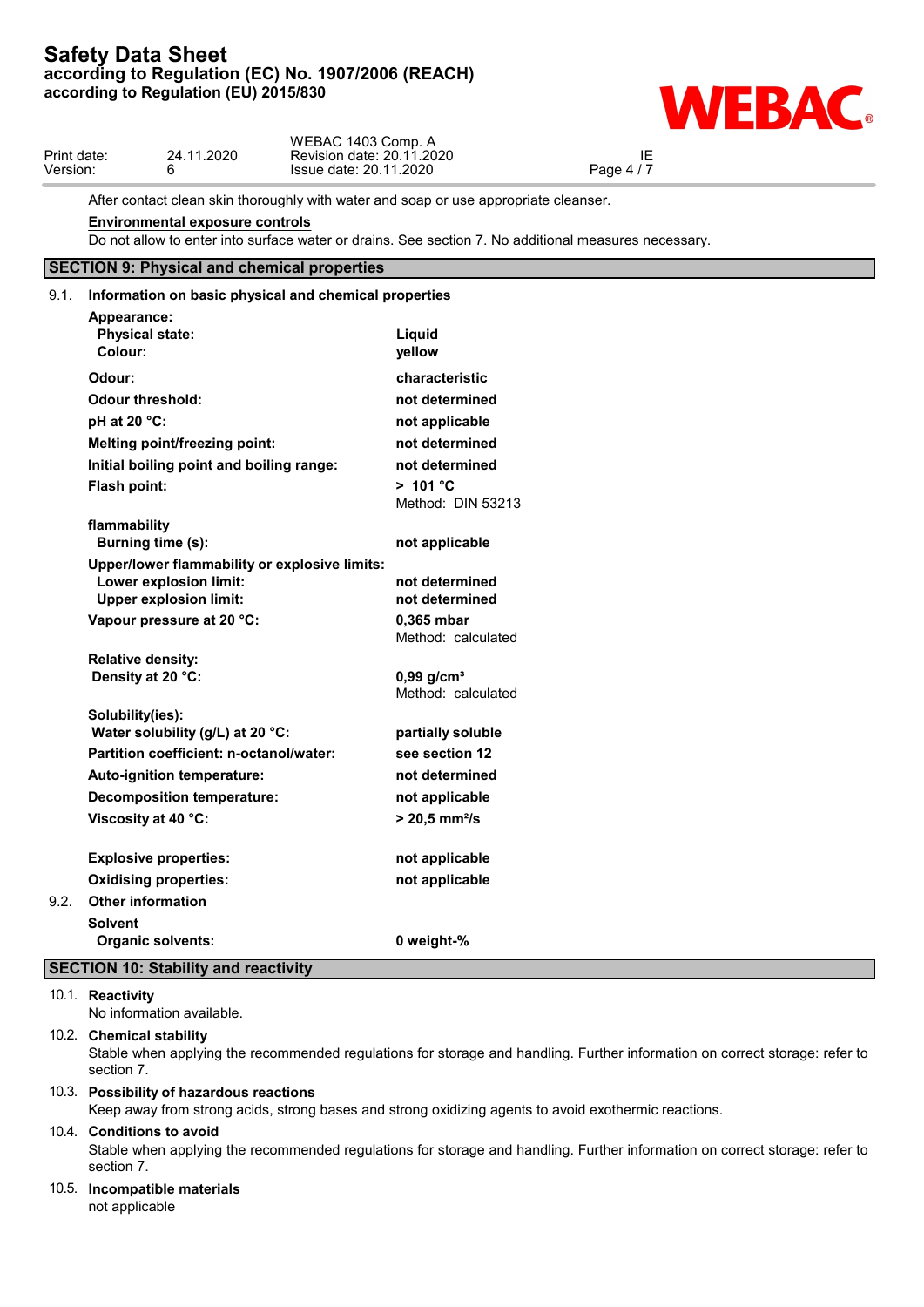

|             |                | WEBAC 1403 Comp. A                     |            |  |
|-------------|----------------|----------------------------------------|------------|--|
| Print date: | .2020<br>24 11 | 1.2020<br>20.11<br>, date∶<br>Revision | ΙE         |  |
| Version:    |                | 2020. ا<br>: 20.11<br>Issue date:      | $P$ age 5. |  |

IE<br>Page 5 / 7

## 10.6. **Hazardous decomposition products**

Hazardous decomposition byproducts may form with exposure to high temperatures, e.g.: carbon dioxide, carbon monoxide, smoke, nitrogen oxides.

## **SECTION 11: Toxicological information**

Classification according to Regulation (EC) No 1272/2008 [CLP] No data on preparation itself available.

#### 11.1. **Information on toxicological effects**

**Acute toxicity**

#### Harmful if swallowed.

Propane-1,2-diol, propoxylated oral, LD50, Rat 1000 - 2000 mg/kg dermal, LD50, Rabbit: > 2000 mg/kg

#### **Skin corrosion/irritation; Serious eye damage/eye irritation**

Based on available data, the classification criteria are not met.

#### **Respiratory or skin sensitisation**

Based on available data, the classification criteria are not met.

**CMR effects (carcinogenicity, mutagenicity and toxicity for reproduction)**

Based on available data, the classification criteria are not met.

#### **STOT-single exposure; STOT-repeated exposure**

Based on available data, the classification criteria are not met.

#### **Aspiration hazard**

Based on available data, the classification criteria are not met.

#### **Practical experience/human evidence**

No information available.

#### **Overall Assessment on CMR properties**

The ingredients in this mixture do not meet the criteria for classification as CMR category 1A or 1B according to CLP.

## **SECTION 12: Ecological information**

Classification according to Regulation (EC) No 1272/2008 [CLP] There is no information available on the preparation itself . Do not allow to enter into surface water or drains.

#### 12.1. **Toxicity**

Propane-1,2-diol, propoxylated Daphnia toxicity, EC50, Daphnia magna (Big water flea): > 100 mg/L (48 h) Fish toxicity, LC50, Brachydanio rerio (zebra-fish): > 100 mg/L (48 h) Aquatic plants, Desmodesmus subspicatus: > 100 mg/L (72 h)

## **Long-term Ecotoxicity**

Toxicological data are not available.

#### 12.2. **Persistence and degradability** Toxicological data are not available.

12.3. **Bioaccumulative potential**

# Toxicological data are not available.

**Bioconcentration factor (BCF)**

# Toxicological data are not available.

# 12.4. **Mobility in soil**

Toxicological data are not available.

## 12.5. **Results of PBT and vPvB assessment**

The substances in the mixture do not meet the PBT/vPvB criteria according to REACH, annex XIII.

## 12.6. **Other adverse effects**

No information available.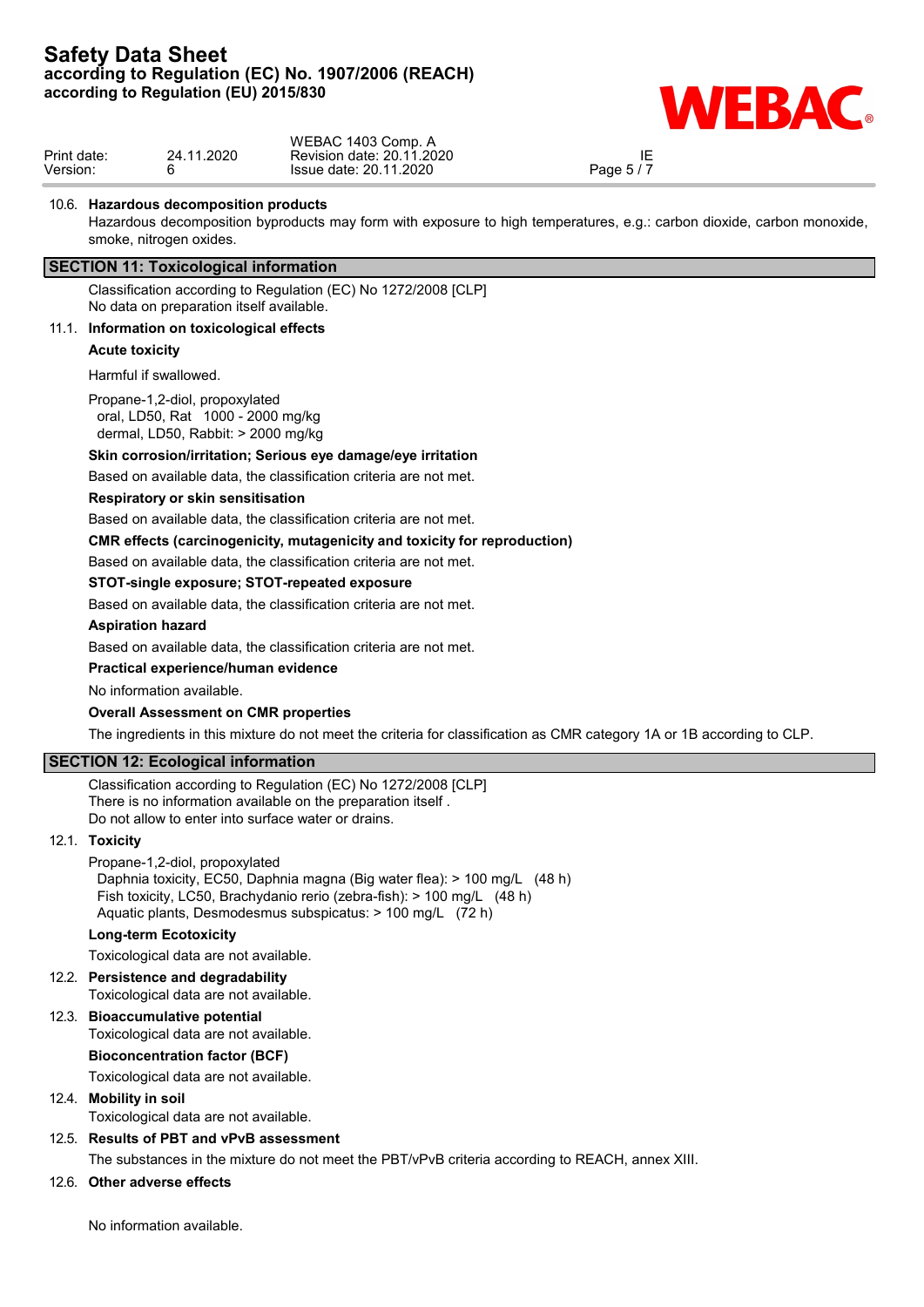

| Print date: |                     | 24.11.2020                                                                      | WEBAC 1403 Comp. A<br>Revision date: 20.11.2020                                                                                                                                                        | IE                                                                                                                             |  |
|-------------|---------------------|---------------------------------------------------------------------------------|--------------------------------------------------------------------------------------------------------------------------------------------------------------------------------------------------------|--------------------------------------------------------------------------------------------------------------------------------|--|
| Version:    |                     | 6                                                                               | Issue date: 20.11.2020                                                                                                                                                                                 | Page 6 / 7                                                                                                                     |  |
|             |                     | <b>SECTION 13: Disposal considerations</b>                                      |                                                                                                                                                                                                        |                                                                                                                                |  |
|             |                     | 13.1. Waste treatment methods                                                   |                                                                                                                                                                                                        |                                                                                                                                |  |
|             | Recommendation      | Appropriate disposal / Product<br>of waste according to applicable legislation. |                                                                                                                                                                                                        | Do not allow to enter into surface water or drains. This material and its container must be disposed of in a safe way. Dispose |  |
|             | 070208*             |                                                                                 | List of proposed waste codes/waste designations in accordance with EWC<br>other still bottoms and reaction residues<br>*Hazardous waste according to Directive 2008/98/EC (waste framework directive). |                                                                                                                                |  |
|             | Recommendation      | Appropriate disposal / Package                                                  | Non-contaminated packages may be recycled. Vessels not properly emptied are special waste.                                                                                                             |                                                                                                                                |  |
|             |                     | <b>SECTION 14: Transport information</b>                                        |                                                                                                                                                                                                        |                                                                                                                                |  |
|             |                     |                                                                                 | No dangerous good in sense of this transport regulation.                                                                                                                                               |                                                                                                                                |  |
|             | 14.1. UN number     |                                                                                 | not applicable                                                                                                                                                                                         |                                                                                                                                |  |
|             |                     | 14.2. UN proper shipping name                                                   |                                                                                                                                                                                                        |                                                                                                                                |  |
|             |                     | 14.3. Transport hazard class(es)                                                | not applicable                                                                                                                                                                                         |                                                                                                                                |  |
|             | 14.4. Packing group |                                                                                 | not applicable                                                                                                                                                                                         |                                                                                                                                |  |
|             |                     | 14.5. Environmental hazards                                                     |                                                                                                                                                                                                        |                                                                                                                                |  |
|             |                     | Land transport (ADR/RID)                                                        | not applicable                                                                                                                                                                                         |                                                                                                                                |  |
|             | Marine pollutant    |                                                                                 | not applicable                                                                                                                                                                                         |                                                                                                                                |  |
|             |                     | 14.6. Special precautions for user                                              |                                                                                                                                                                                                        |                                                                                                                                |  |

Transport always in closed, upright and safe containers. Make sure that persons transporting the product know what to do in case of an accident or leakage. Advices on safe handling: see parts 6 - 8

**Further information**

**Land transport (ADR/RID)**

tunnel restriction code

## **Sea transport (IMDG)** EmS-No. **not** applicable

**Air transport (ICAO-TI / IATA-DGR)**

14.7. **Transport in bulk according to Annex II of Marpol and the IBC Code** not applicable

# **SECTION 15: Regulatory information**

15.1. **Safety, health and environmental regulations/legislation specific for the substance or mixture**

#### **EU legislation**

**Directive 2010/75/EU on industrial emissions**

VOC-value (in g/L): 0,000

# **National regulations**

#### **Restrictions of occupation**

Observe employment restrictions under the Maternity Protection Directive (92/85/EEC) for expectant or nursing mothers. Observe restrictions to employment for juvenils according to the 'juvenile work protection guideline' (94/33/EC).

#### 15.2. **Chemical Safety Assessment**

Chemical safety assessments for substances in this mixture were not carried out.